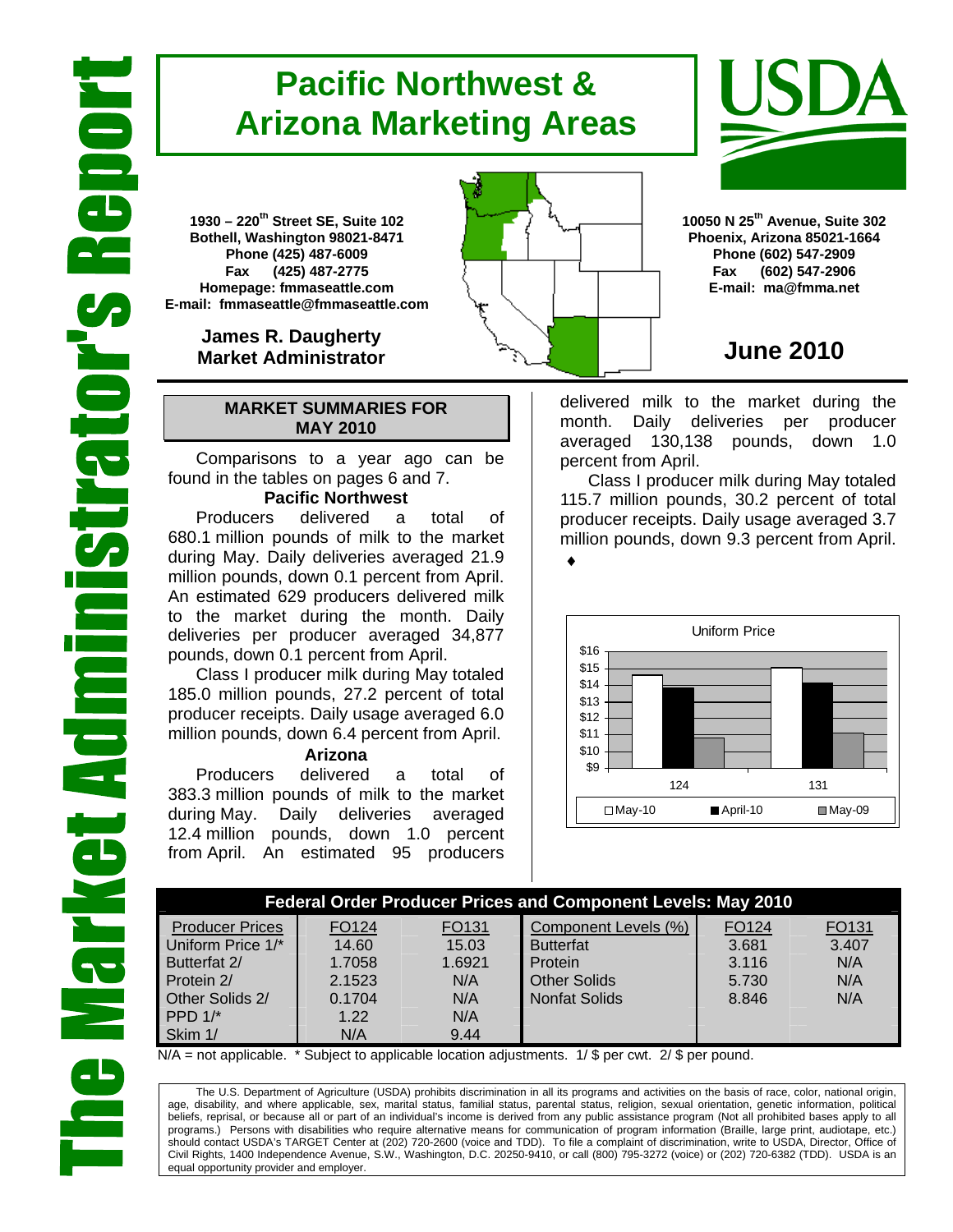### **MAY 2010 CLASS PRICES**

May 2010 non-advanced Class Prices were calculated using NASS commodity price surveys from May 1, 8, 15, 22, and 29, 2010. Component prices for the month are \$2.1523 per pound of protein, \$1.7058 per pound of butterfat, \$0.1704 per pound of other solids, and \$1.0734 per pound of nonfat solids.

May 2010 Class III and IV prices at 3.5% butterfat are \$13.38 and \$15.29 per hundredweight, respectively. The May Class III price compared to April is up \$0.46. The Class III price is \$3.54 higher than in May 2009.

Class II butterfat was announced at \$1.7128 per pound. Class I skim and butterfat and Class II skim prices for May 2010 were announced on April 23, 2010. The Class II price at 3.5% butterfat is \$14.90 for May 2010.

| <b>FINAL: NASS COMMODITY PRICES</b> |          |          |          |  |  |  |  |  |
|-------------------------------------|----------|----------|----------|--|--|--|--|--|
|                                     | April    | May      | Change   |  |  |  |  |  |
| Cheese*                             | \$1.3827 | \$1.4257 | \$0.0430 |  |  |  |  |  |
| <b>Butter</b>                       | \$1.4773 | \$1.5801 | \$0.1028 |  |  |  |  |  |
| Nonfat Dry Milk                     | \$1.1208 | \$1.2520 | \$0.1312 |  |  |  |  |  |
| Whey                                | \$0.3643 | \$0.3645 | \$0.0002 |  |  |  |  |  |

\* The weighted average of barrels plus 3 cents and blocks.

**Current Commodity Prices - -** The NASS survey of cheddar cheese prices showed a net increase in price received for 40-pound blocks and 500-pound barrels. The survey of 40-pound blocks showed a net increase of 6.83 cents between the May 15 and the June 12 surveys, to \$1.4581 per pound. The survey of 500-pound barrels (**adjusted to 38% moisture**) showed a net increase of 2.70 cents to \$1.4274 per pound.

The NASS butter price showed a net decrease of 1.30 cents between the weeks ending May 15 and June 12 from \$1.5896 per pound to \$1.5766 per pound.

The NASS nonfat dry milk showed a net increase of 5.07 cents since mid-May to \$1.3039 per pound. The average price for NASS whey showed a net increase of 0.20 cents since mid-May to \$0.3683 per pound. ♦

### **JULY'S CLASS I PRICE ANNOUNCEMENT**

On June 18, the July 2010 Class I price was announced at \$17.56 for the Pacific Northwest Order and \$18.01 for the Arizona Order. The Class I price was calculated using NASS commodity price surveys from the weeks of June 5 and 12.

The July Class III and IV advance skim prices are \$8.25 and \$10.12 per hundredweight, respectively. The butterfat portion of the Class I mover decreased 3.16 cents from \$1.7155 to \$1.6839 per pound.

The July 2010 Class II skim and nonfat solids prices were also announced on June 18. The skim price is \$10.82 per hundredweight, and the nonfat solids price is \$1.2022 pound for all Federal orders.

♦

|                 | <b>ADVANCED: NASS COMMODITY PRICES FOR</b><br><b>CLASS I PRICE CALCULATIONS</b> |          |            |  |  |  |
|-----------------|---------------------------------------------------------------------------------|----------|------------|--|--|--|
|                 | June                                                                            | July     | Change     |  |  |  |
| Cheese*         | \$1.4115                                                                        | \$1.4726 | \$0.0611   |  |  |  |
| <b>Butter</b>   | \$1.5881                                                                        | \$1.5620 | $-$0.0261$ |  |  |  |
| Nonfat Dry Milk | \$1.2459                                                                        | \$1.3037 | \$0.0578   |  |  |  |
| <b>Whey</b>     | \$0.3631                                                                        | \$0.3698 | \$0.0067   |  |  |  |

The weighted average of barrels plus 3 cents and blocks.

### **ORGANIC DAIRY MARKET NEWS**

Organic milk sales continue to increase in April 2010, as well as year-to-date, in contrast with declines in non-organic milk sales. AMS reports Organic Whole Milk sales for April 2010 up 16.8 percent compared with April 2009, and up 5.0 percent year-to-date compared with one year ago. Organic Fat-Reduced Milk sales for April 2010 are up 8.9 percent from April 2009 and up 3.9 percent year-to-date compared with one year ago. Total Organic Milk Products sales for April 2010 are up 10.7 percent from April last year and up 4.6 percent year-to-date compared with last year. This contrasts with a -1.6 percent April 2010 decline for Total Fluid Milk Products (which includes non-organic) compared with April 2009,

and a 2010 year-to date decline of -0.9 percent compared with last year.

Milk processors spanning geographic regions report organic dairy sales for 2010 so far as being stronger than had been expected. The key here is that higher sales had been expected and actual sales are higher yet. ♦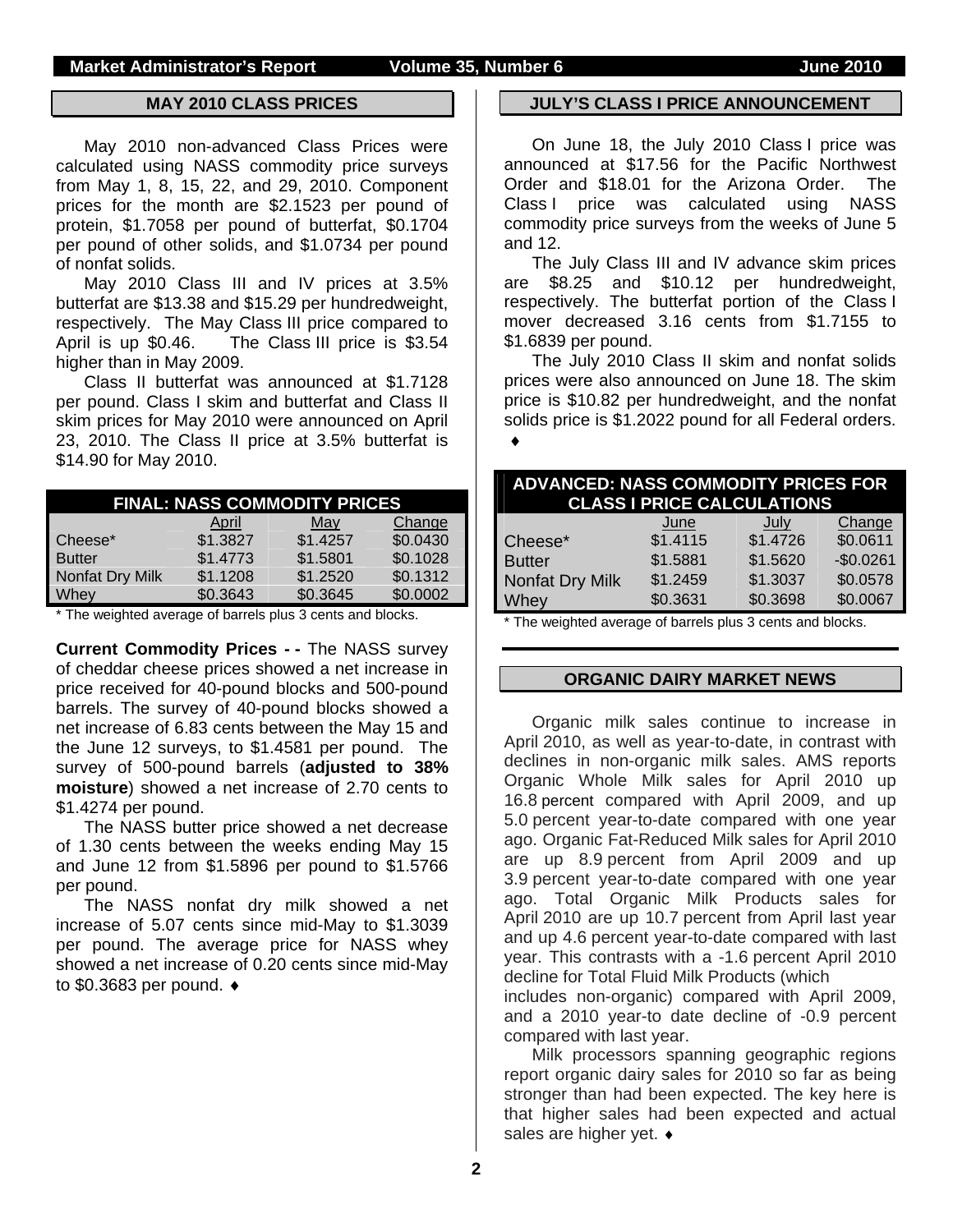### **USDA ISSUES FINAL DECISION TO AMEND THE DEFINITION OF CLASS I FLUID MILK PRODUCTS**

On June 14, 2010, the U.S. Department of Agriculture issued a final decision to amend the definition of Class I fluid milk products in all Federal milk marketing orders. These amendments were considered in a recommended decision published May 17, 2006.

Under the final decision, a product will meet the compositional standards for fluid milk products if it contains at least 6.5 percent nonfat milk solids or 2.25 percent true milk protein. This decision also amends the fluid milk product definition to provide exemptions for drinkable yogurt products containing at least 20 percent yogurt (by weight), kefir, and products intended to be meal replacements. The decision clarifies how milk and milk-derived ingredients should be priced under all Federal milk marketing orders when used in fluid milk products.

The final decision was published in the June 14 Federal Register and a correction to the decision was published in the June 24 Federal Register.

These amendments are subject to producer approval before they can be implemented. A referenda will be conducted using June 2009 as the representative period.

For additional information about the decision see: http://www.fmmaseattle.com/currentnews.htm or contact:

Pacific Northwest and Arizona: James R. Daugherty USDA/AMS/Dairy Programs 1930-220th St., SE., Suite 102 Bothell, WA 98021-8471 Tel. (425) 487-6009 email: jdaugherty@fmmaseattle.com ♦



### **EXPANSION OF THE LIVESTOCK GROSS MARGIN DAIRY CATTLE INSURANCE PLAN**

 On June 1, 1010, The U.S. Department of Agriculture's Risk Management Agency (RMA) announced that the Federal Crop Insurance Corporation's (FCIC) Board of Directors approved the expansion of the Livestock Gross Margin Dairy Cattle (LGM-Dairy) insurance plan into Idaho and Oregon for the 2011 crop year. The program is currently available in Washington. The expansion was requested by Iowa Agricultural Innovations, Inc., the owners of the LGM insurance products.

LGM-Dairy provides protection against loss of gross margin (market value of milk minus feed costs) on milk produced from dairy cows. LGM-Dairy uses the Chicago Mercantile Exchange group futures prices for Class III milk and Chicago Board of Trade future prices for corn and soybean meal to determine the expected gross margin and the actual gross margin.

LGM-Dairy provides convenience as producers can sign up for LGM-Dairy 12 times per year and insure all milk production they expect to market over a rolling 11-month insurance period. It is a customized product and can be tailored to any size farm. It is considered a bundled option insurance, similar to buying both a call option to limit higher feed costs and a put option to set a floor on milk prices.

The premium payment is due when coverage begins. LGM-Dairy premiums depend on a producer's marketing plan, the coverage selected, deductible level, and futures and price volatility.

Sales for the 2011 crop year will begin July 30, 2010 (the last Friday of the month) and continue through June 30, 2011 (or until the maximum underwriting capacity [as established by the FCIC] is reached). Dairy producers are encouraged to contact a local livestock insurance agent for more details.

For more information about the Livestock Gross Margin insurance policy for dairy cattle, see the RMA Web site at: http://www.rma.usda.gov. Federal crop and livestock insurance policies are sold and delivered solely through private crop and livestock insurance companies. A list of livestock insurance agents is available at all USDA Service Centers throughout the U.S. or at the RMA Web site: http://www3.rma.usda.gov/tools/agents/. ♦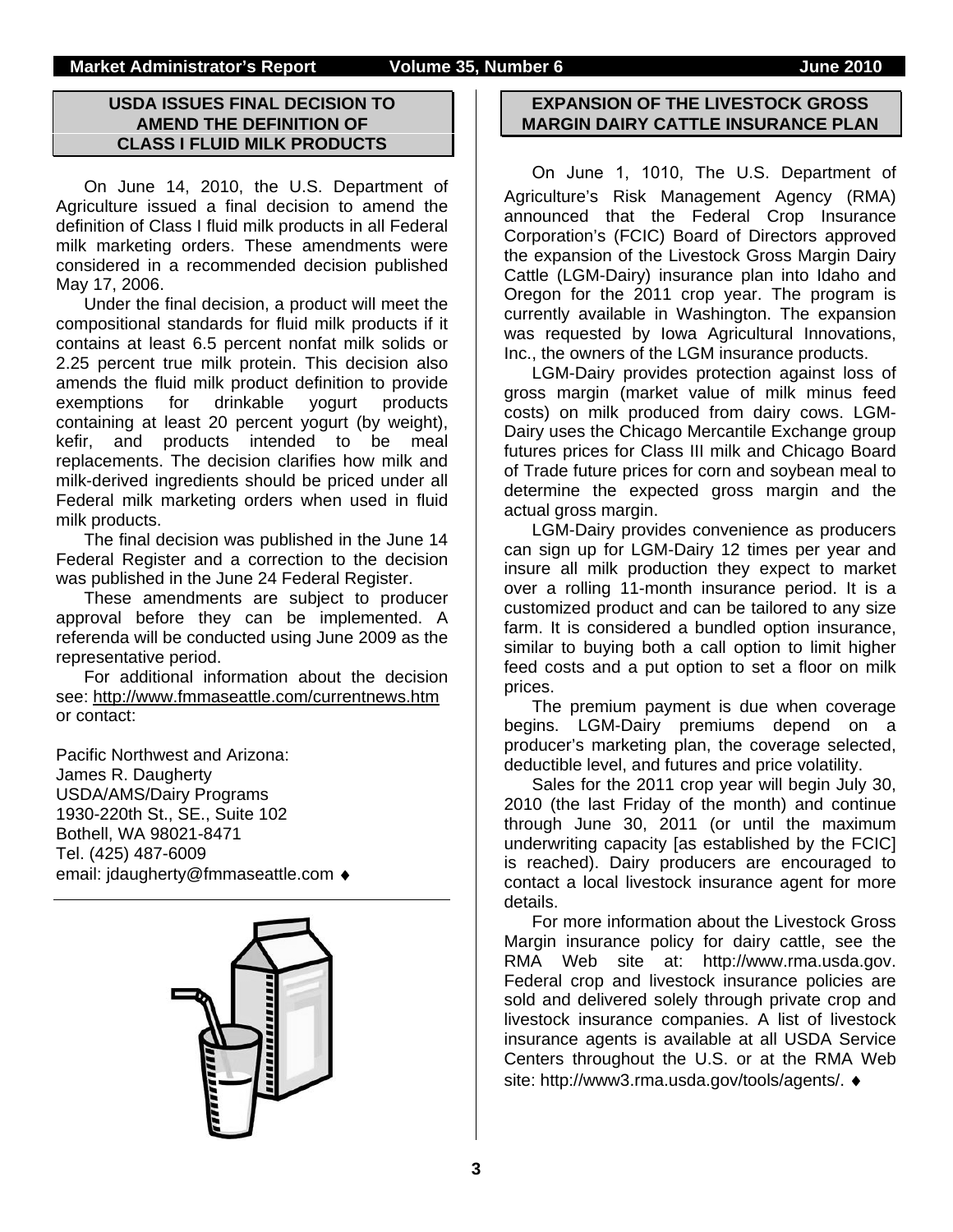### **ANALYSIS OF HAULING CHARGES AND PRODUCER MILK BY LOCATION AND SIZE RANGE OF PRODUCTION**

The Market Administrator's Office recently released a study of hauling charges of milk pooled on the Pacific Northwest Order. A copy of the full study can be found on the Market Administrator's web site at: http://www.fmmaseattle.com/statistics/ haulstudy08.pdf.

If you would like a copy mailed to you please contact the Bothell, Washington, office at: fmmaseattle@fmmaseattle.com, noting your name and the address to which you'd like the study mailed. A summary of the major findings can be found below and a table with the 2008 data is on page 5. Analyses focusing on 2009 will be released in the near future.

### **Abstract**

Hauling charges were examined for 626 producers in May 2008. The milk represented in this study was producer milk (Grade A) pooled on the Pacific Northwest Order. Hauling charges, stop charges, and milk production were obtained from producer payrolls submitted by handlers to the Market Administrator's office. The terms "milk production" and "producer milk" in this study are synonymous. Hauling charges in this paper are given on a per hundredweight basis. The reference to a particular year refers to May of that year. Some comparisons to previous years are reported, but due to changes in Federal order boundaries and order provisions, these comparison may be biased.

Major findings of this study include:

- 1. In May 2008, the weighted average hauling charges on the Pacific Northwest Order was 62.24 cents per hundredweight, up 5.60 cents from May 2007.
- 2. By state, Idaho had the lowest weighted average hauling charge, followed by Oregon, Washington, and California.
- 3. In general, hauling charges in the Northwest appear to be determined by the density of farms in a region; and their proximity to metropolitan areas or areas of intense milk processing. Hauling charges per hundredweight appear to have become somewhat less dependent on the volume of milk a producer delivers to the market. The increased use of volume premiums paid to producers who deliver larger quantities of milk instead of lowering their hauling rates contributes to this change.
- 4. Based on producer milk pooled, the average monthly deliveries per producer for the Pacific

Northwest Order was 960,466 pounds, an 11,646 pound increase from May 2007. A large portion of the increase is due to handler pooling decisions. ♦

### **USDA ANNOUNCES NATIONAL FLUID MILK BOARD APPOINTMENTS**

On May 21, 2010, Agriculture Secretary Tom Vilsack announced the appointment of seven members to the National Fluid Milk Processor Promotion Board. All appointees will serve threeyear terms effective July 1, 2010.

Newly appointed National Fluid Milk Processor Promotion Board members are: Tunde E. Balazs, New York (Region 1); Nick Mysoré, Texas (Region 10); Henry F. Michon, California (Region 13); and Brian P. Linney, Washington (At-Large Processor).

Reappointed to serve second terms are: Charles L. Gaither, Jr., North Carolina (Region 4); James B. Green, Minnesota (Region 7); and Teresa E. Webb, New Jersey (At-Large Processor).

The 20 member board's goal is to strengthen the position of fluid milk in the marketplace and to maintain and expand uses for fluid milk products. The mandatory program is funded through a 20 cent per hundredweight assessment on fluid milk products processed and marketed commercially in the 48 contiguous States and the District of Columbia. Processors who process and market three million pounds or less per month, excluding those fluid milk products delivered to the residence of a consumer, are exempt from assessments. USDA's Agricultural Marketing Service has oversight of the board.

The board is authorized by the Fluid Milk Promotion Act of 1990, as amended. The Secretary selected the appointees from nominations submitted by eligible processor organizations.

More information about the fluid milk processor promotion program is available at www.ams.usda.gov/dairy. Follow the Agricultural Marketing Service (AMS) on Twitter to receive the latest press releases, stories, and important updates about AMS at:

http://twitter.com/USDA\_AMS\_NEWS. ♦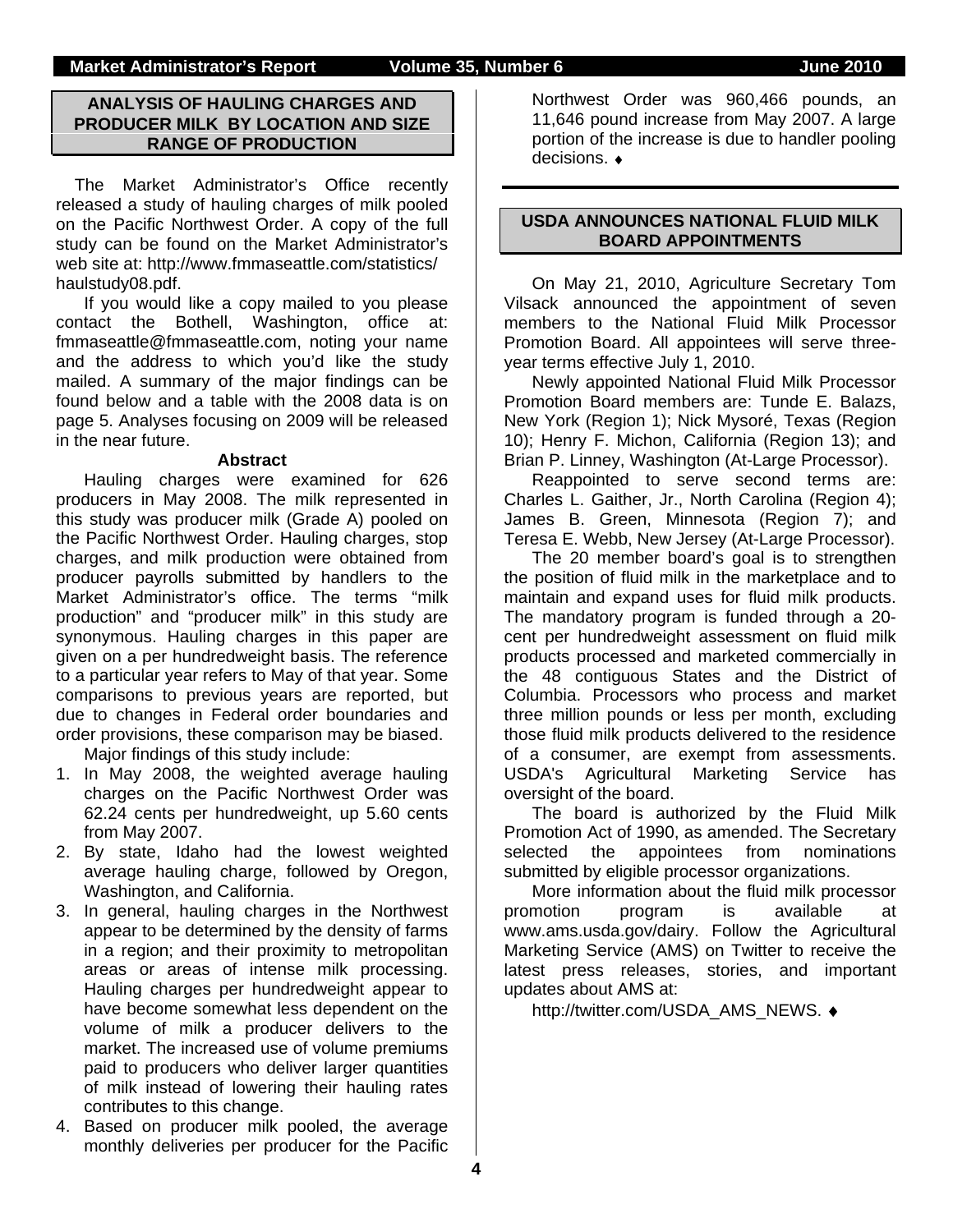### **Weighted Average Hauling Charges By State and County, Pacific Northwest Order**

| <b>State &amp; County</b>             | <b>May 2007</b> | <b>May 2008</b> | Change       |
|---------------------------------------|-----------------|-----------------|--------------|
| <b>California</b>                     |                 | Cents per Cwt.  |              |
| Siskiyou (& Glenn in 2008)            | 110.06          | 211.11          | 101.05       |
| Weighted Average California           | 110.06          | 211.11          | 101.05       |
| Idaho                                 |                 |                 |              |
| Bonner & Boundary                     | 119.72          | 141.23          | 21.51        |
| Idaho & Latah                         | 176.35          | 200.86          | 24.51        |
| Southern Idaho 1/                     | n/a             | 34.92           | n/a          |
| Weighted Average Idaho                | 153.27          | 37.29           | (115.98)     |
| Oregon 2/                             |                 |                 |              |
| <b>Benton</b>                         | 63.66           | 59.04           | (4.62)       |
| Clackamas                             | 49.60           | 57.03           | 7.43         |
| Clatsop                               | 46.35           | 46.37           | 0.02         |
| Coos                                  | 10.88           | 10.71           | (0.17)       |
| Josephine                             | R               | 78.82           | ${\sf R}$    |
| Lane                                  | 66.55           | 90.54           | 23.99        |
| Linn                                  | 56.51           | 74.31           | 17.80        |
| Marion                                | 47.08           | 55.40           | 8.32         |
| Polk                                  | 46.07           | 53.38           | 7.31         |
| Tillamook                             | 24.07           | 23.98           | (0.09)       |
| Washington                            | 58.35           | 70.46           | 12.11        |
| Yamhill                               | ${\sf R}$       | 51.39           | R            |
| Restricted - Eastern OR 3/            | 97.11           | 109.24          | 12.13        |
| Restricted - Western OR 4/            | 49.05           | 77.33           | 28.28        |
| Weighted Average Oregon               | 40.15           | 45.62           | 5.47         |
| Washington                            |                 |                 |              |
| Adams                                 | 85.30           | 103.19          | 17.89        |
| Clallam & Jefferson                   | 88.18           | 105.70          | 17.52        |
| Clark & Cowlitz                       | 20.83           | 44.09           | 23.26        |
| Franklin                              | 85.87           | 99.86           | 13.99        |
| <b>Grant &amp; Kittitas</b>           | 84.04           | 101.97          | 17.93        |
| Grays Harbor                          | 45.68           | R               | R            |
| King                                  | 50.25           | 59.02           | 8.77         |
| Klickitat & Benton                    | 10.01           | 23.42           | 13.41        |
| Lewis                                 | 54.97           | 65.07           | 10.10        |
| Pacific (& Grays Harbor in 2008)      | 67.14           | 65.07           | (2.07)       |
| Pierce (& Thurston in 2008)           | 51.51           | 54.96           | 3.45         |
| Skagit                                | 55.45           | 61.67           | 6.22         |
| Snohomish & Island                    | 54.56           | 64.01           | 9.45         |
| Spokane & Lincoln                     | 81.57           | 103.70          | 22.13        |
| <b>Stevens</b>                        | 102.63          | 120.56          | 17.93        |
| Thurston                              | 42.07           | R               | R            |
| Wahkiakum                             | 65.34           | 87.40           | 22.06        |
| Whatcom                               | 37.14           | 38.15           | 1.01         |
| Yakima<br>Weighted Average Washington | 66.00<br>60.20  | 72.40<br>69.13  | 6.40<br>8.93 |
|                                       |                 |                 |              |
| <b>Pacific Northwest Order</b>        | 56.64           | 62.24           | 5.60         |

 **milk not pooled due to price relationships was included in the weighted average hauling charges shown in this table. \* Data obtained from producer payrolls submitted by handlers. In 2007 hauling charges based on milk pooled. In 2008, eligible**

n/a - Due to changes in pooling, comparison to previous or current year are not applicable

R - County had fewer than three producers with hauling charges, so data is restricted. See footnotes 1-4.

1/ Southern Idaho counties include: Gooding and Jerome.

 2/ For this study, restricted counties in Oregon were combined with other restricted counties by region. See footnotes 3 & 4 for a list of counties associated with each region.

3/ Restricted counties include: Crook (2008), Deschutes (2007 & 2008), Klamath (2007 & 2008) & Umatilla (2007 & 2008)

 4/ Restricted counties include: Curry (2007 & 2008), Jackson (2007 & 2008), Josephine (2007), Lincoln (2007), Multnomah (2007 & 2008) and Yamhill (2007).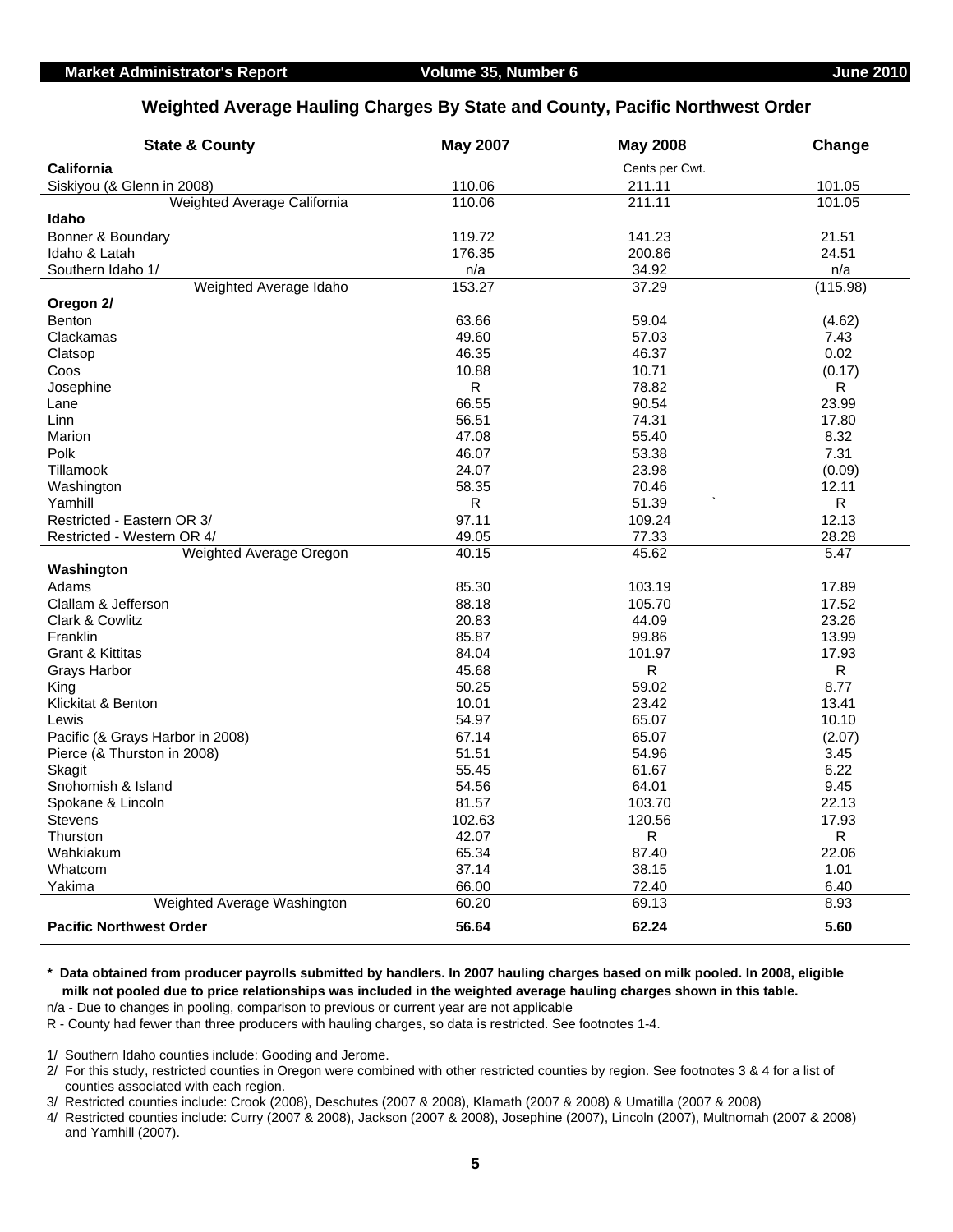|                                                                                                | <b>PACIFIC NORTHWEST</b> |             |             | <b>ARIZONA</b>                  |                |                |                      |             |
|------------------------------------------------------------------------------------------------|--------------------------|-------------|-------------|---------------------------------|----------------|----------------|----------------------|-------------|
| Minimum Class Prices (3.5% B.F.)                                                               | May 2010                 | Apr 2010    | May 2009    | Apr 2009                        | May 2010       | Apr 2010       | May 2009             | Apr 2009    |
| Class I Milk (\$/cwt.)<br>and a strain and                                                     | \$15.70                  | \$15.12     | \$12.87     | \$12.26                         | \$16.15        | \$15.57        | \$13.32              | \$12.71     |
| Class II Milk (\$/cwt.)<br>$\mathbb{R}^n$ . In the $\mathbb{R}^n$                              | 14.90                    | 13.78       | 10.71       | 10.49                           | 14.90          | 13.78          | 10.71                | 10.49       |
| Class III Milk (\$/cwt.)<br>$\mathcal{L}^{\mathcal{A}}$ . The same $\mathcal{L}^{\mathcal{A}}$ | 13.38                    | 12.92       | 9.84        | 10.78                           | 13.38          | 12.92          | 9.84                 | 10.78       |
| Class IV Milk (\$/cwt.)<br>and a series                                                        | 15.29                    | 13.73       | 10.14       | 9.82                            | 15.29          | 13.73          | 10.14                | 9.82        |
| <b>Producer Prices</b>                                                                         |                          |             |             |                                 |                |                |                      |             |
| Producer Price Differential (\$/cwt.)                                                          | \$1.22                   | \$0.87      | \$0.99      | \$0.23                          | $+$            | $\ddot{}$      |                      | $+$         |
| Butterfat (\$/pound)                                                                           | 1.7058                   | 1.5813      | 1.2648      | 1.2049                          | $\ddot{}$      |                |                      | $+$         |
| Protein (\$/pound)<br>and a straight                                                           | 2.1523                   | 2.1449      | 1.7454      | 2.2009                          | $\ddot{}$      |                |                      | $+$         |
| Other Solids (\$/pound)<br><b>Service</b> State                                                | 0.1704                   | 0.1702      | 0.0336      | (0.0043)                        | $+$            | $+$            | $\ddot{\phantom{1}}$ | $+$         |
| Uniform Skim Price (\$/cwt.)<br>$\sim 100$ km s $^{-1}$                                        | $+$                      | $+$         | $+$         | $+$                             | 9.44           | 8.94           | 6.98                 | 7.11        |
| Uniform Butterfat Price (\$/pound)                                                             | $+$                      | $\ddot{+}$  | $+$         | $+$                             | 1.6921         | 1.5756         | 1.2598               | 1.2007      |
| Statistical Uniform Price (\$/cwt.)<br>$\sim$ $\sim$                                           | \$14.60                  | \$13.79     | \$10.83     | \$11.01                         | \$15.03        | \$14.14        | \$11.15              | \$11.06     |
| <b>Producer Data</b>                                                                           |                          |             |             |                                 |                |                |                      |             |
| Number of Producers                                                                            | 629 *                    | 629         | 657         | 535                             | $95*$          | 95             | 100                  | 101         |
| Avg. Daily Production (lbs.)<br>$\sim$ $\sim$ $\sim$                                           | 34,877 *                 | 34,913      | 33,951      | 35,056                          | 130,138        | 131,478        | 118,879              | 123,389     |
| <b>Producer Milk Ratios</b>                                                                    |                          |             |             |                                 |                |                |                      |             |
| Class I<br>.                                                                                   | 27.20%                   | 29.02%      | 26.18%      | 33.08%                          | 30.20%         | 32.95%         | 30.68%               | 32.28%      |
| Class II<br>.                                                                                  | 6.88%                    | 6.14%       | 6.18%       | 6.90%                           | 7.44%          | 7.16%          | 9.20%                | 7.13%       |
| Class III<br>.                                                                                 | 42.18%                   | 40.99%      | 42.92%      | 31.33%                          | 29.67%         | 29.88%         | 26.13%               | 24.19%      |
| Class IV<br>.                                                                                  | 23.74%                   | 23.85%      | 24.72%      | 28.69%                          | 32.69%         | 30.01%         | 33.99%               | 36.40%      |
|                                                                                                |                          |             |             |                                 |                |                |                      |             |
| * Preliminary.<br>+ Not Applicable.                                                            |                          |             |             |                                 |                |                |                      |             |
|                                                                                                |                          |             |             | MONTHLY SUPPLEMENTAL STATISTICS |                |                |                      |             |
| <b>Number of Handlers</b>                                                                      | Apr 2010                 | Mar 2010    | Apr 2009    | Mar 2009                        | Apr 2010       | Mar 2010       | Apr 2009             | Mar 2009    |
| Pool Handlers<br>and a strain and                                                              | 28                       | 28          | 26          | 27                              | $\overline{7}$ | $\overline{7}$ | 7                    |             |
| <b>Distributing Plants</b>                                                                     | 15                       | 15          | 15          | 15                              | 5              | $\sqrt{5}$     | 5                    |             |
| Supply Plants 1/                                                                               | 8                        | 8           | 6           | $\overline{7}$                  |                | $\mathcal I$   |                      |             |
| Cooperatives                                                                                   | 5                        | 5           | 5           | 5                               |                | $\overline{1}$ |                      |             |
| Producer-Handlers<br>.                                                                         | 6                        | 6           | 6           | 6                               | $\Omega$       | $\Omega$       | $\Omega$             |             |
| Other Plants w/ Class I Use<br>$\sim$ $\sim$ $\sim$                                            | 24                       | 23          | 22          | 21                              | 26             | 26             | 24                   | 25          |
| <b>Class I Route Disposition In Area</b>                                                       |                          |             |             |                                 |                |                |                      |             |
| By Pool Plants                                                                                 | $\ldots$ 171,054,146     | 172,345,660 | 169,465,034 | 172,339,360                     | 96,714,659     | 97,848,860     | 96,171,581           | 99,265,118  |
| By Producer-Handlers                                                                           | 10,008,493               | 10,196,289  | 6,811,671   | 7,398,374                       | $\Omega$       | $\Omega$       | $\Omega$             |             |
| By Other Plants<br>and a straight and the                                                      | 8,151,270 *              | 8,056,287   | 6,567,851   | 6,919,462                       | 5,544,425 *    | 6,284,846      | 4,544,011            | 5,279,465   |
| Total                                                                                          | 189,213,909              | 190,598,236 | 182,844,556 | 186,657,196                     | 102.259.084    | 104,133,706    | 100,715,592          | 104,544,583 |
| <b>Producer-Handler Data</b>                                                                   |                          |             |             |                                 |                |                |                      |             |
|                                                                                                |                          |             |             |                                 |                |                |                      |             |
| % Class I Use<br>.                                                                             | 79.42%                   | 78.65%      | 77.76%      | 77.63%                          | $0.00\%$       | 0.00%          | 0.00%                | 0.00%       |
| % of Total In-Area Route Dispositions                                                          | 5.29%                    | 5.35%       | 3.73%       | 3.96%                           | 0.00%          | 0.00%          | 0.00%                | 0.00%       |

Preliminary. 1/ Includes Cooperative Pool Manufacturing Plants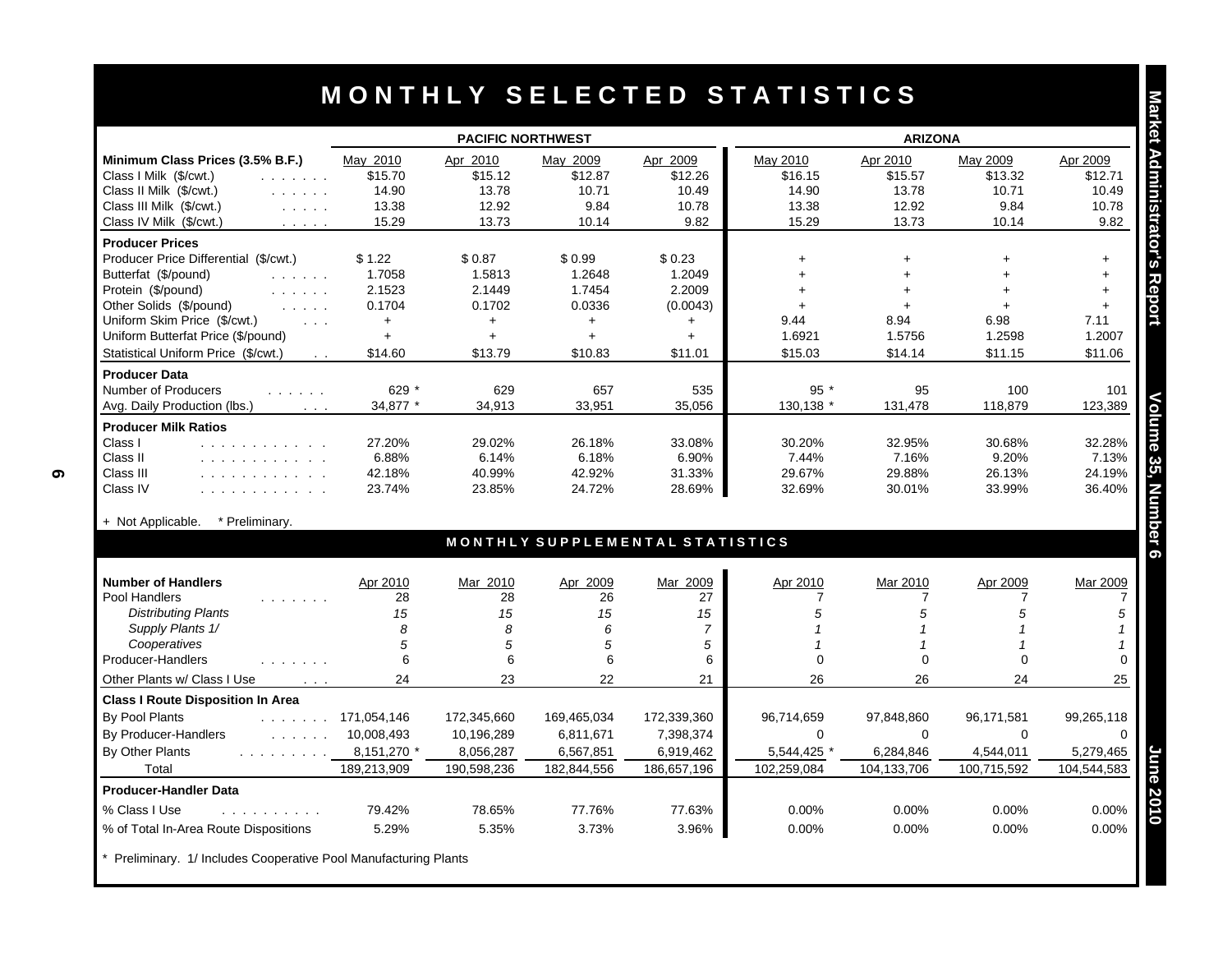| <b>CLASSIFICATION OF MILK</b><br>TOTAL PRODUCER MILK<br>RECEIPTS FROM OTHER SOURCES                                     | May 2010           |                    | PACIFIC NORTHWEST     |                       |                    | <b>ARIZONA</b>     |                       |                    |
|-------------------------------------------------------------------------------------------------------------------------|--------------------|--------------------|-----------------------|-----------------------|--------------------|--------------------|-----------------------|--------------------|
|                                                                                                                         |                    | Apr 2010           | May 2009              | Apr 2009              | May 2010           | Apr 2010           | May 2009              | Apr 2009           |
|                                                                                                                         | 680,071,814        | 658,803,011        | 691,481,676           | 562,644,722           | 383,255,287        | 374,713,553        | 368,524,073           | 373,867,836        |
|                                                                                                                         | 16,385,505         | 14,194,717         | 32,567,618            | 44,286,398            | 3,174,028          | 4,502,402          | 7,609,410             | 7,207,343          |
| OPENING INVENTORY                                                                                                       | 37,562,572         | 34,880,768         | 35,107,961            | 27,632,694            | 23,034,387         | 20,293,466         | 27,131,004            | 20,379,139         |
| TOTAL TO BE ACCOUNTED FOR                                                                                               | 734,019,891        | 707,878,496        | 759,157,255           | 634,563,814           | 409,463,702        | 399,509,421        | 403,264,487           | 401,454,318        |
| UTILIZATION OF RECEIPTS                                                                                                 |                    |                    |                       |                       |                    |                    |                       |                    |
| Whole milk.                                                                                                             | 32,007,691         | 31,003,495         | 32,453,192            | 31,903,647            | 23,774,122         | 24,233,607         | 24,166,526            | 23,918,215         |
| Flavored milk & milk drinks                                                                                             | 13,384,044         | 13,967,722         | 13,116,068            | 13,566,109            | 5,638,770          | 6,990,489          | 5,171,044             | 6,634,760          |
| 2% milk                                                                                                                 | 68,356,229         | 68,430,258         | 67,135,176            | 67,548,006            | 33,845,767         | 35,460,126         | 36,715,027            | 37,086,758         |
| 1% milk                                                                                                                 | 27,652,236         | 27,886,632         | 26,767,878            | 27,236,736            | 15,633,939         | 16,362,760         | 13,973,763            | 14,686,984         |
| Skim milk                                                                                                               | 28,159,453         | 28,343,305         | 28,135,043            | 27,872,126            | 12,420,737         | 13,265,245         | 12,631,389            | 13,370,225         |
| Buttermilk                                                                                                              | 1,379,210          | 1,422,734          | 1,359,190             | 1,338,410             | 372,881            | 402,432            | 397,441               | 474,639            |
| CLASS I ROUTE DISP. IN AREA                                                                                             | 170,938,863        | 171,054,146        | 168,966,547           | 169,465,034           | 91,686,216         | 96,714,659         | 93,055,190            | 96,171,581         |
| Class I dispositions out of area                                                                                        | 15,064,765         | 16,553,235         | 16,625,391            | 17,757,859            | 22,792,336         | 23,731,432         | 22,073,743            | 21,680,467         |
| Other Class I usage                                                                                                     | 17,794,391         | 19,799,645         | 13,504,208            | 17,269,145            | 14,761,611         | 13,620,352         | 10,995,419            | 13,300,037         |
| TOTAL CLASS I USE.                                                                                                      | 203,798,019        | 207,407,026        | 199,096,146           | 204,492,038           | 129,240,163        | 134,066,443        | 126, 124, 352         | 131, 152, 085      |
| TOTAL CLASS II USE                                                                                                      | 55,624,071         | 52,264,644         | 50,244,055            | 46,017,604            | 29,151,094         | 27,981,226         | 34,882,495            | 27,457,943         |
| TOTAL CLASS III USE                                                                                                     | 288,346,914        | 271,963,519        | 300, 343, 175         | 187,851,471           | 114,138,530        | 113,512,877        | 96,765,895            | 90,485,234         |
| TOTAL CLASS IV USE                                                                                                      | 186,250,887        | 176,243,307        | 209,473,879           | 196,202,701           | 136,933,915        | 123,948,875        | 145,491,745           | 152,359,056        |
| TOTAL ACCOUNTED FOR                                                                                                     | 734,019,891        | 707,878,496        | 759,157,255           | 634,563,814           | 409,463,702        | 399,509,421        | 403,264,487           | 401,454,318        |
| <b>CLASSIFICATION OF RECEIPTS</b>                                                                                       |                    |                    |                       |                       |                    |                    |                       |                    |
| Producer milk:<br>Class I<br>$\ddot{\phantom{a}}$                                                                       | 185,001,246        | 191,170,889        | 181,054,717           | 186,140,294           | 115,738,015        | 123,457,192        | 113,048,147           | 120,667,532        |
| Class II<br>$\mathcal{L}$                                                                                               | 46,804,168         | 40,436,626         | 42,707,257            | 38,827,545            | 28,518,156         | 26,839,595         | 33,899,410            | 26,666,552         |
| Class III                                                                                                               | 286,847,911        | 270,056,019        | 296,817,592           | 176,275,672           | 113,725,800        | 111,952,151        | 96,294,651            | 90,430,472         |
| Class IV                                                                                                                | 161,418,489        | 157, 139, 477      | 170,902,110           | 161,401,211           | 125,273,316        | 112,464,615        | 125,281,865           | 136,103,280        |
| Other receipts:<br>Class I                                                                                              | 18,796,773         | 16,236,137         | 18,041,429            | 18,351,744            | 13,502,148         | 10,609,251         | 13,076,205            | 27,586,482         |
| Class II<br>$\mathbf{r}$                                                                                                | 8,819,903          | 11,828,018         | 7,536,798             | 7,190,059             | 2/                 | 2/                 | 2/                    | 1/                 |
| Class III                                                                                                               | 1,499,003          | 1,907,500          | 3,525,583             | 11,575,799            | 2/                 | 2/                 | 2/                    | 1/                 |
| Class IV<br>$\cdot$                                                                                                     | 24,832,398         | 19,103,830         | 38,571,769            | 34,801,490            | 12,706,267         | 14,186,617         | 21,664,209            | 1/                 |
| Avg. daily producer receipts<br>$\mathcal{L}^{\mathcal{A}}$ , $\mathcal{L}^{\mathcal{A}}$ , $\mathcal{L}^{\mathcal{A}}$ | 21,937,800         | 21,960,100         | 22,305,861            | 18,754,824            | 12,363,074         | 12,490,452         | 11,887,873            | 12,462,261         |
| Change From Previous Year                                                                                               | $-1.65%$           | 17.09%             | 30.33%                | $-12.87%$             | 4.00%              | 0.23%              | $-4.97%$              | 0.31%              |
| Avg. daily Class I use<br>and a straight and<br>Change From Previous Year<br>$\overline{\phantom{a}}$ .                 | 6,574,130<br>2.36% | 6,913,568<br>1.43% | 6,422,456<br>$-3.70%$ | 6,816,401<br>$-0.60%$ | 4,169,038<br>2.47% | 4,468,881<br>2.22% | 4,068,527<br>$-2.92%$ | 4,371,736<br>1.70% |

2/ Restricted - Included with Class IV.